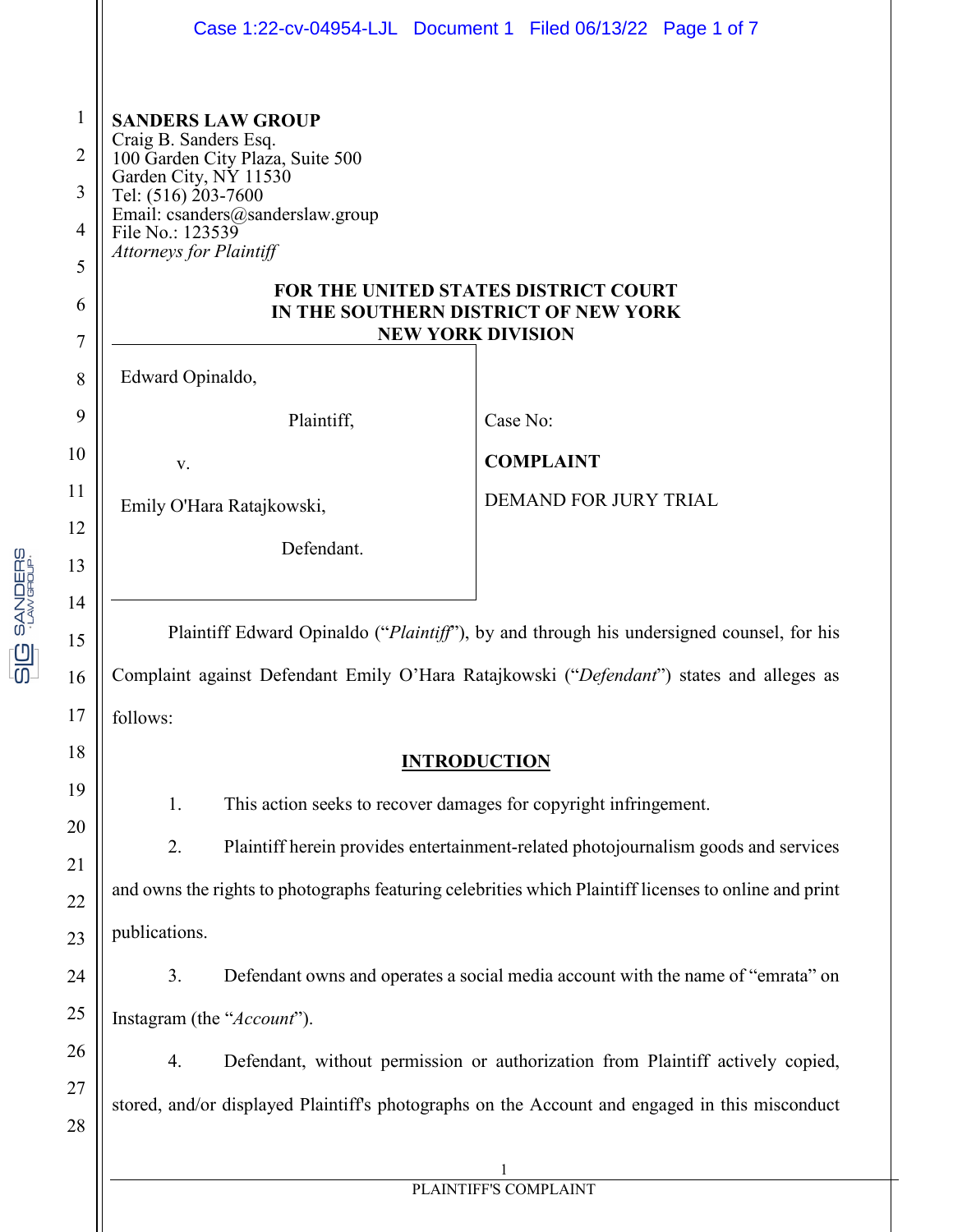knowingly and in violation of the United States copyright laws.

# **PARTIES**

5. Plaintiff Edward Opinaldo is an individual who is a citizen of the State of New York and maintains a principal place of business at 106-66 96<sup>th</sup> Street, Ozone Park in Queens, New York City, New York.

6. Upon information and belief, Defendant Emily O'Hara Ratajkowski, is an individual who maintains a principal place of business at 49 Bleecker Street, Manhattan in New York City, New York and is liable and responsible to Plaintiff based on the facts herein alleged.

# **JURISDICTION AND VENUE**

7. This Court has subject matter jurisdiction over the federal copyright infringement claims pursuant to 28 U.S.C. §1338(a) and 28 U.S.C. §1331.

8. This Court has personal jurisdiction over Emily O'Hara Ratajkowski because she maintains a principal place of business and/or resides in New York.

9. Venue is proper under 28 U.S.C. §1391(a)(2) because Emily O'Hara Ratajkowski does business in this Judicial District and/or because a substantial part of the events or omissions giving rise to the claim occurred in this Judicial District.

# **FACTS COMMON TO ALL CLAIMS**

10. Plaintiff is a professional photographer by trade who is the legal and rightful owner of photographs which he licenses to online and print publications.

11. Plaintiff has invested significant time and money in building Plaintiff's photograph portfolio.

12. Plaintiff has obtained active and valid copyright registrations from the United States Copyright Office (the "*USCO*") which cover many of Plaintiff's photographs while many others

**SANDERS**<br>PANGROUP

<u>91</u>

25

26

27

28

1

2

3

4

5

6

7

8

9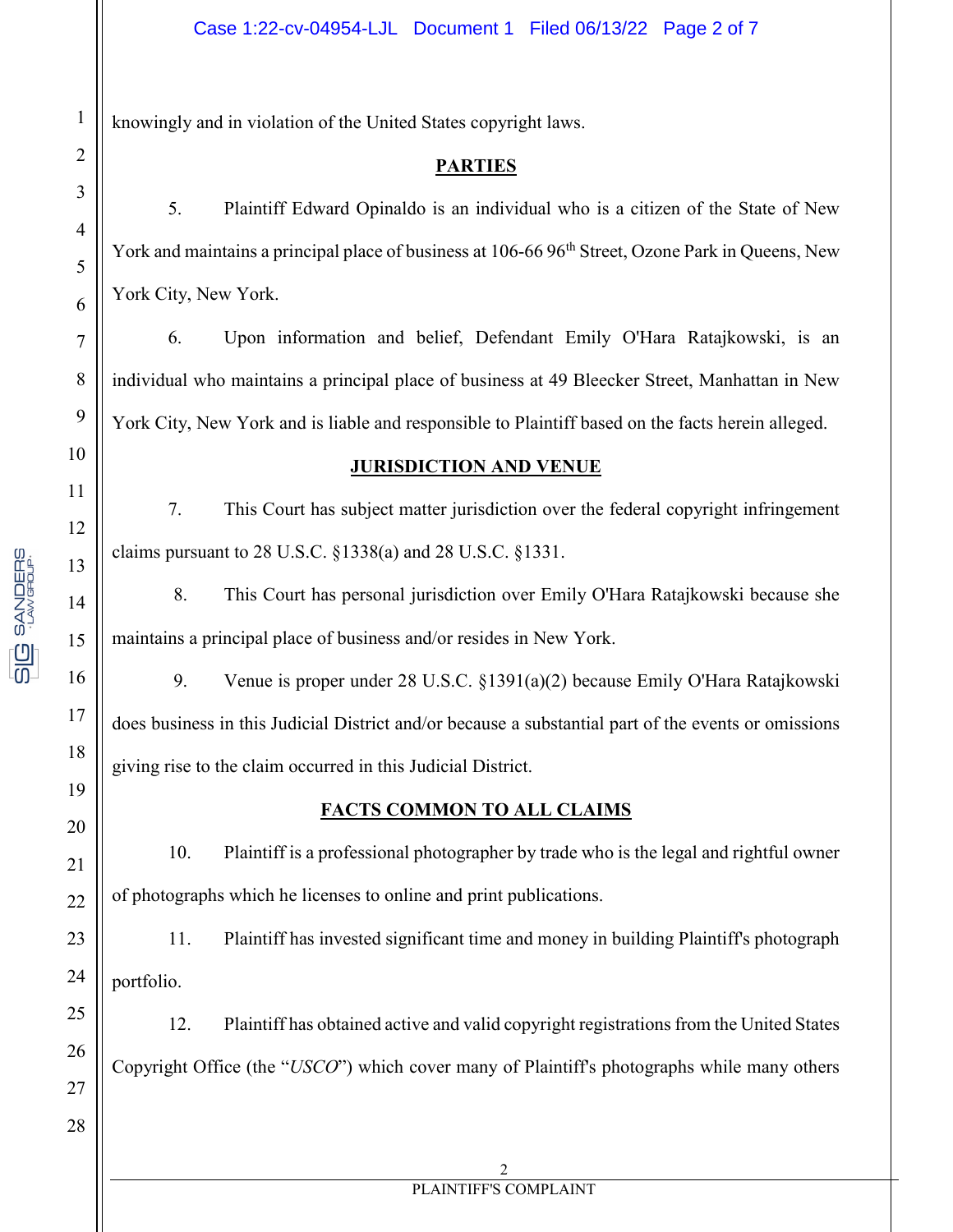are the subject of pending copyright applications.

13. Plaintiff's photographs are original, creative works in which Plaintiff owns protectable copyright interests.

14. The Account is associated with Defendant

15. Defendant, upon information and belief, has exclusive access to post content on Defendant's Account.

16. Defendant uses the Account to promote her brand as well as her business interests whereby Defendant financially profits.

17. On June 17, 2019 Plaintiff authored a photograph of Emily Ratajkowski exiting a building in New York City ("Photograph 1"). A copy of Photograph 1 is attached hereto collectively as Exhibit 1.

18. Plaintiff applied to the USCO to register Photograph 1 on or about July 22, 2019 under Application No. 1-7902595651.

19. Photograph 1 was registered by the USCO on July 22, 2019 under Registration No. VA 2-164-887.

20. On June 17, 2019 Plaintiff authored a photograph of Emily Ratajkowski exiting a building in New York City ("Photograph 2"). A copy of Photograph 2 is attached hereto collectively as Exhibit 1.

21. Plaintiff applied to the USCO to register Photograph 2 on or about July 22, 2019 under Application No. 1-7902595651.

22. Photograph 2 was registered by the USCO on July 22, 2019 under Registration No. VA 2-164-887.

23. On September 25, 2019, Plaintiff first observed Photograph 2 on the Website in a

**SANDERS** 

<u>91</u>

27

28

1

2

3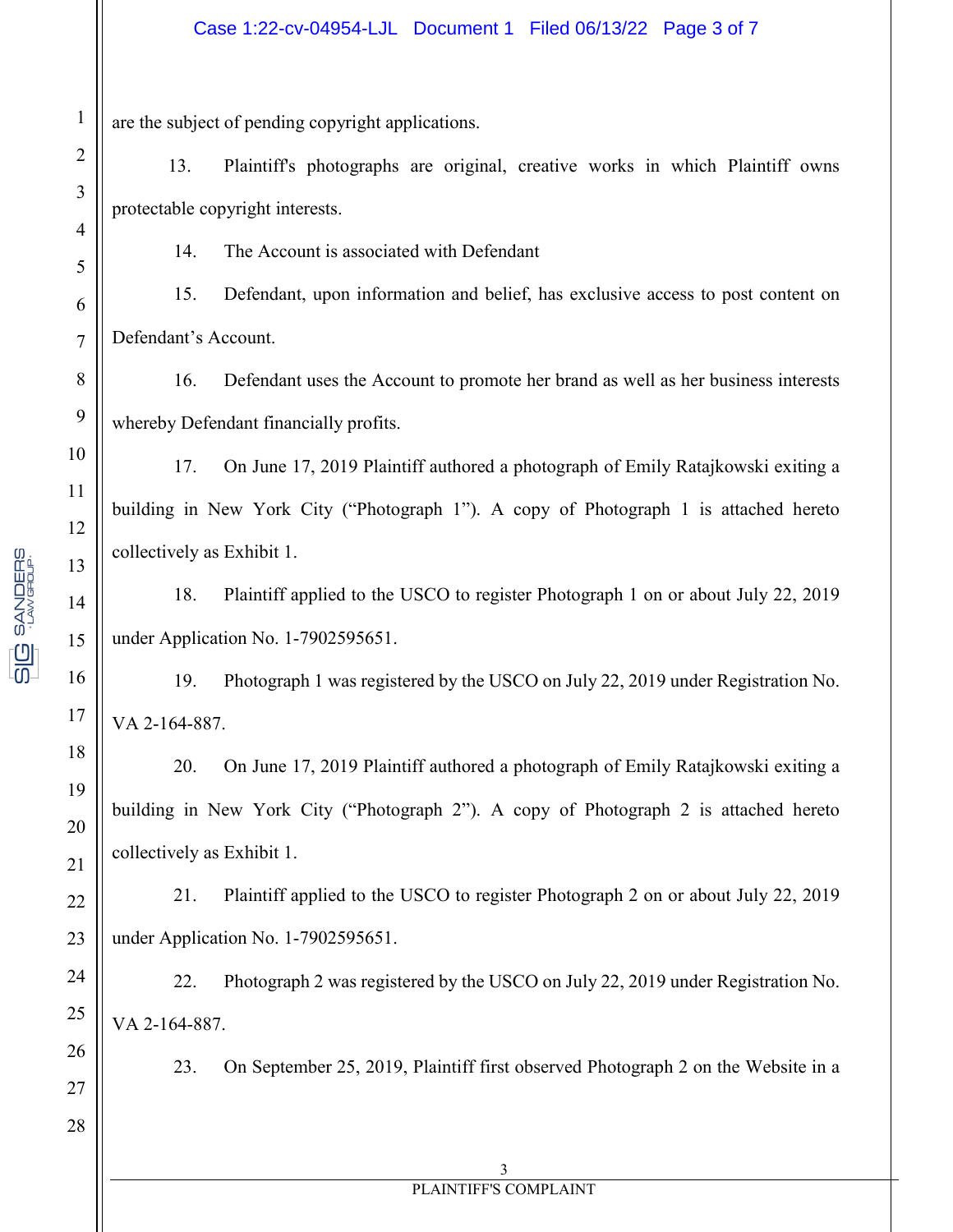story dated June 17, 2019. A copy of a screengrab of the Website including Photograph 2 is attached hereto collectively as Exhibit 2.

24. The Photograph was displayed at URL: https://instagram.com/p/By0mZ5MB8uo/.

25. Without permission or authorization from Plaintiff, Defendant volitionally selected, copied, stored and displayed each of Plaintiff's copyright protected photographs (hereinafter collectively referred to as "*Photographs*") as are set forth in Exhibit "1" on the Website.

26. Upon information and belief, the Photographs were copied, stored and displayed without license or permission, thereby infringing upon Plaintiff's copyrights (hereinafter singularly the "*Infringement"* and collectively the "*Infringements*").

27. Each Infringement includes a URL ("*Uniform Resource Locator*") for a fixed tangible medium of expression that was sufficiently permanent or stable to permit it to be communicated for a period of a more than a transitory duration and therefore constitutes a specific infringement. *17 U.S.C. §106(5); Perfect 10, Inc. v. Amazon.com, Inc.,* 508 F.3d 1146, 1160 (9th Cir. 2007).

28. Each Infringement is an exact copy of the entirety of Plaintiff's original image that was directly copied and stored by Defendant on the Account.

29. Upon information and belief, Defendant takes an active and pervasive role in the content posted on her Account, including, but not limited to copying, posting, selecting, commenting on and/or displaying images including but not limited to Plaintiff's Photographs.

30. Upon information and belief, the Photographs were willfully and volitionally posted to the Website by Defendant.

31. Upon information and belief, Defendant engaged in the Infringements knowingly and in violation of applicable United States Copyright Laws.

**SANDERS**<br>PANGROUP

<u>91</u>

26

27

28

1

2

3

4

5

6

7

8

9

4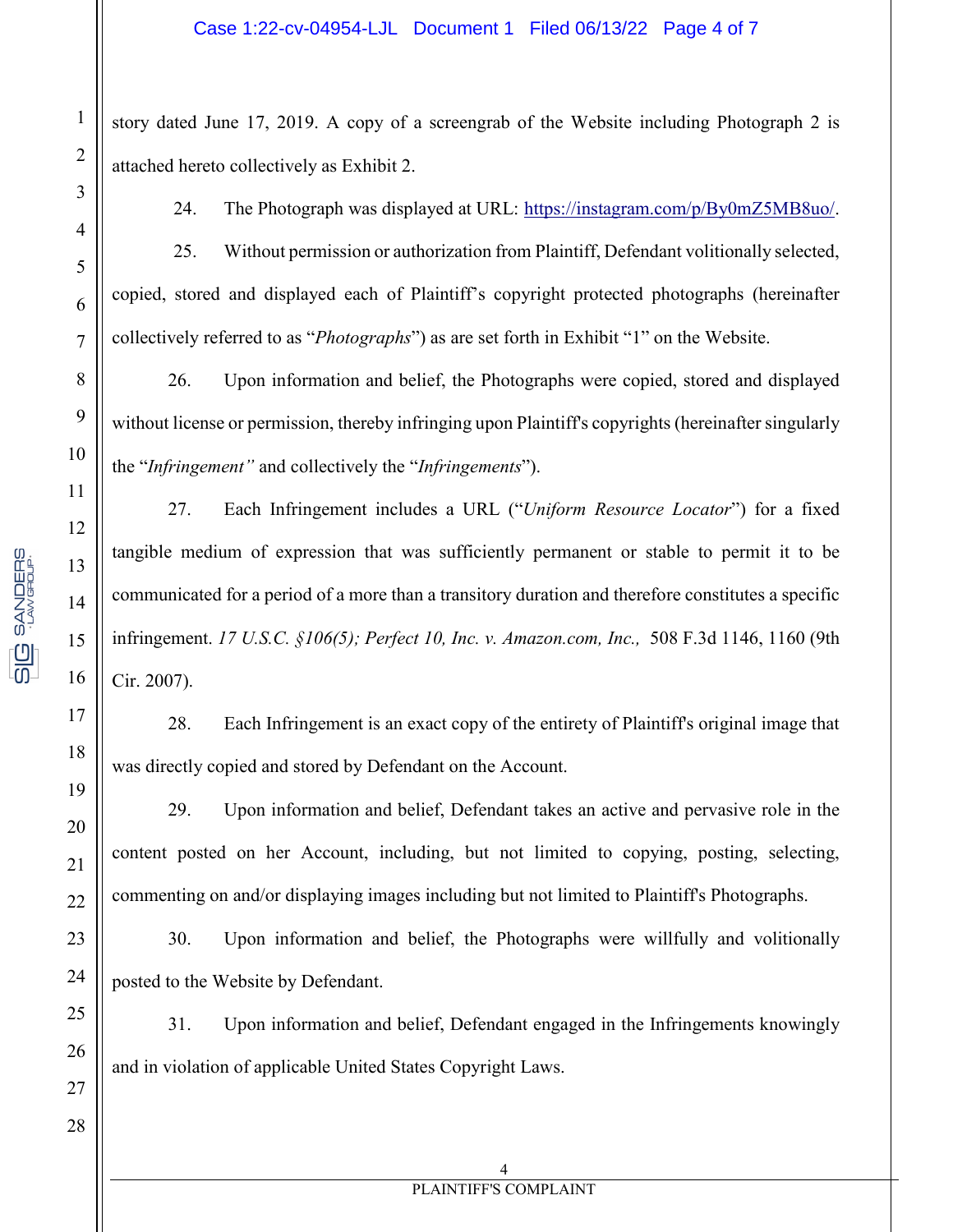32. Upon information and belief, Defendant has the legal right and ability to control and limit the infringing activities on her Account and exercised and/or had the right and ability to exercise such right.

33. Upon information and belief, Defendant monitors the content on her Account.

34. Upon information and belief, Defendant has received a financial benefit directly attributable to the Infringements.

35. Upon information and belief, the Infringements increased traffic to the Account and, in turn, caused Defendant to realize an increase in her brand recognition in addition to the added promotion of her business interests and/or ventures.

36. Upon information and belief, a large number of people have viewed the unlawful copies of the Photograph on the Account.

37. Upon information and belief, Defendant at all times had the ability to stop the reproduction and display of Plaintiff's copyrighted material.

38. Defendant's use of the Photographs, if widespread, would harm Plaintiff's potential market for the Photographs.

39. As a result of Defendant's misconduct, Plaintiff has been substantially harmed.

# **FIRST COUNT**  *(Direct Copyright Infringement, 17 U.S.C. §501 et seq.)*

40. Plaintiff repeats and incorporates by reference the allegations contained in the preceding paragraphs, as though set forth in full herein.

41. The Photographs are original, creative works in which Plaintiff owns valid copyright properly registered with the United States Copyright Office.

42. Plaintiff has not licensed Defendant the right to use the Photographs in any manner, nor has Plaintiff assigned any of its exclusive rights in the Copyrights to Defendant.

**SIC** SANDERS

1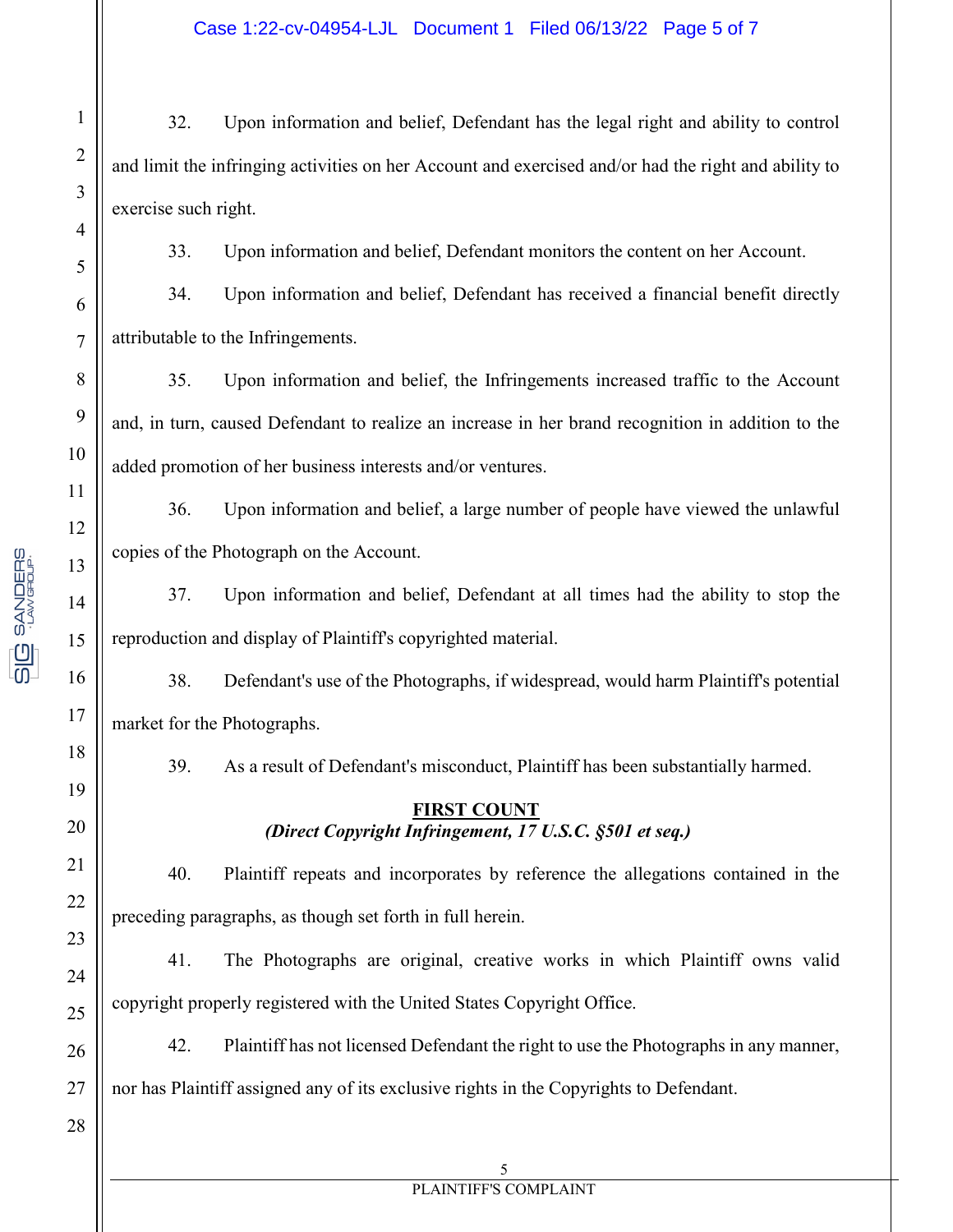#### Case 1:22-cv-04954-LJL Document 1 Filed 06/13/22 Page 6 of 7

43. Without permission or authorization from Plaintiff and in willful violation of Plaintiff's rights under 17 U.S.C. §106, Defendant improperly and illegally copied, stored, reproduced, distributed, adapted, and/or publicly displayed works copyrighted by Plaintiff thereby violating one of Plaintiff's exclusive rights in his copyrights.

44. Defendant's reproduction of the Photographs and display of the Photographs on the Account constitutes willful copyright infringement. *Feist Publications, Inc. v. Rural Telephone Service Co., Inc.*, 499 U.S. 340, 361 (1991).

45. As a result of Defendant's violations of Title 17 of the U.S. Code, Plaintiff is entitled to an award of actual damages and disgorgement of all of Defendant's profits attributable to the infringements as provided by 17 U.S.C. § 504 in an amount to be proven or, in the alternative, at Plaintiff's election, an award for statutory damages against Defendant for each infringement pursuant to 17 U.S.C.  $\S$  504(c).

46. As a result of the Defendant's violations of Title 17 of the U.S. Code, the court in its discretion may allow the recovery of full costs as well as reasonable attorney's fees and costs pursuant to 17 U.S.C. § 505 from Defendants.

47. As a result of Defendant's violations of Title 17 of the U.S. Code, Plaintiff is entitled to injunctive relief to prevent or restrain infringement of his copyright pursuant to 17 U.S.C. § 502.

#### **JURY DEMAND**

48. Plaintiff hereby demands a trial of this action by jury.

### **PRAYER FOR RELIEF**

**WHEREFORE** Plaintiff respectfully requests judgment as follows:

That the Court enters a judgment finding that Defendant has infringed upon Plaintiff's rights to the Photographs in violation of 17 U.S.C. §501 et seq. and award damages and monetary

**SANDERS**